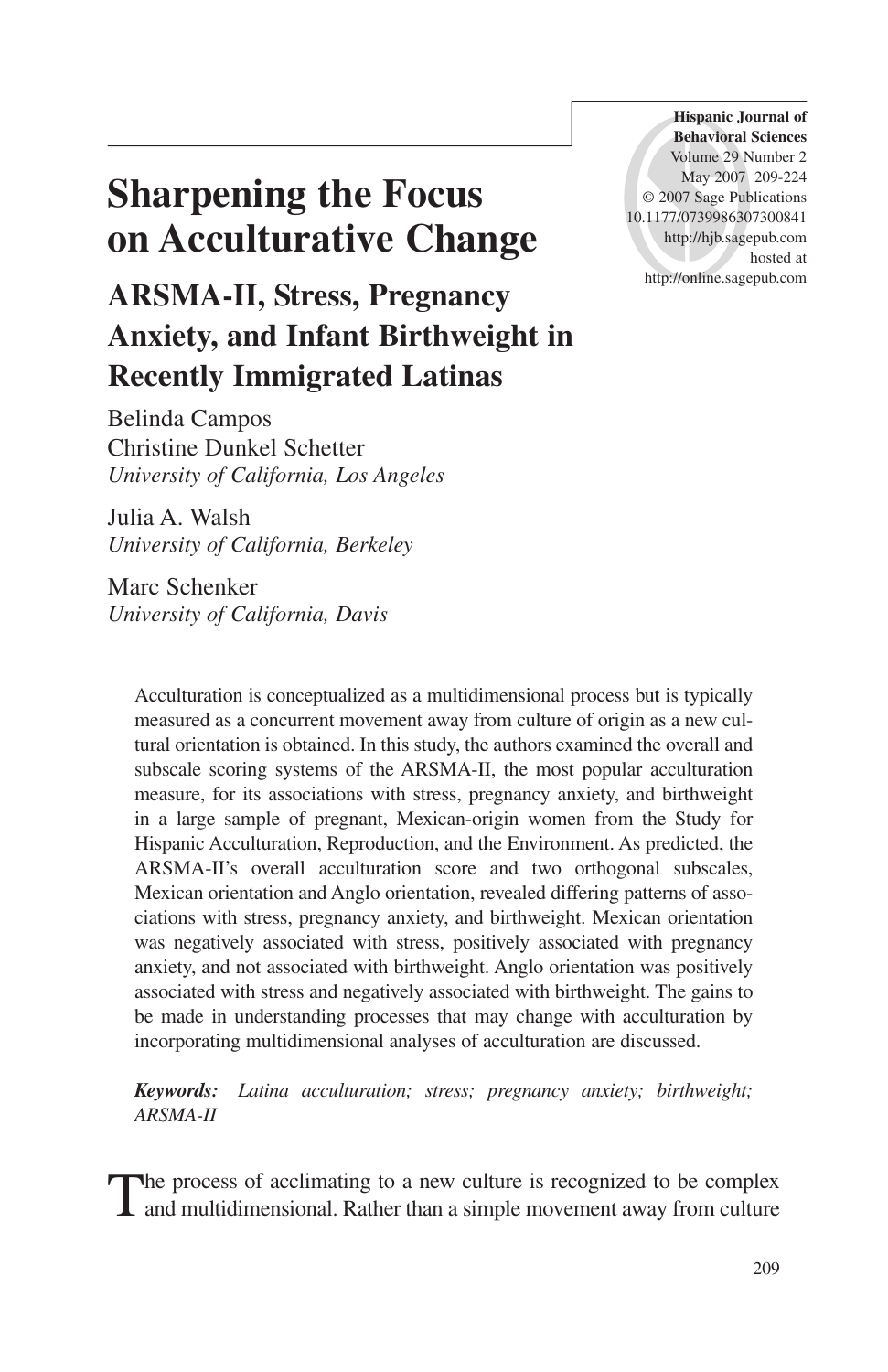of origin and toward the new culture, acculturation can involve varying degrees of retaining values and practices from one's culture of origin and adopting new values and practices (Benet-Martinez, Leu, Lee, & Morris, 2002; Berry, 1980; Chun, Balls Organista, & Marin, 2003). Research on bicultural identity, for example, suggests that two cultural identities can be retained simultaneously and flexibly and exert independent effects on social behavior and perception of social events (Haritatos & Benet-Martinez, 2002; Wong & Hong, 2005). Despite these advances, traditional measures of acculturation and related proxies (e.g., length of time in United States) that treat acculturation as a concurrent movement away from culture of origin toward the new culture continue to be widely used, especially in health and public policy research (e.g., Abraído-Lanza, Chao, & Gates, 2005; Caetano, Ramisetty-Mikler, & McGrath, 2004; Garcia, Hurwitz, & Kraus, 2005).

In this study, we examined the ARSMA-II (Cuellar, Arnold, & Maldonado, 1995), a popular acculturation measure, for its associations with stress, pregnancy anxiety, and infant birthweight in a large sample of pregnant immigrant women of Mexican origin. Research using traditional indices that treat acculturation as a concurrent movement away from culture of origin toward the new culture have clearly established that greater acculturation is associated with more prenatal stress, less pregnancy anxiety, and lower infant birthweight (Cobas, Balcazar, Benin, Keith, & Chong, 1996; Rini, Dunkel-Schetter, Wadhwa, & Sandman, 1999; Zambrana, Scrimshaw, Collins, & Dunkel-Schetter, 1997). In this study, we compared how the ARSMA-II's traditional overall score, where Mexican orientation is subtracted from Anglo orientation, and its two separate subscales, Mexican orientation and Anglo orientation, were associated with these health-related factors. In doing so, we sought to better understand how ARSMA-II can be most effectively used to investigate the influence of acculturation on health processes.

#### **Acculturation and Pregnancy**

In line with the Latino paradox, the pregnancy outcomes of U.S. Latinas initially surpass expectations associated with their low socioeconomic status

**Authors' Note:** This research was supported by National Institute of Environmental Health Sciences (NIEHS) Grant #ES09867. Belinda Campos was supported by NIMH Health Psychology Training Grant #T32MH15750-25 for the study of biobehavioral issues in physical and mental health as part of the UCLA Health Psychology program. Please address correspondence to Belinda Campos or Christine Dunkel Schetter, Department of Psychology, 1285 Franz Hall, Box 951563, University of California, Los Angeles, Los Angeles, CA 90095-1563; e-mail: campos@psych.ucla.edu or dunkel@psych.ucla.edu.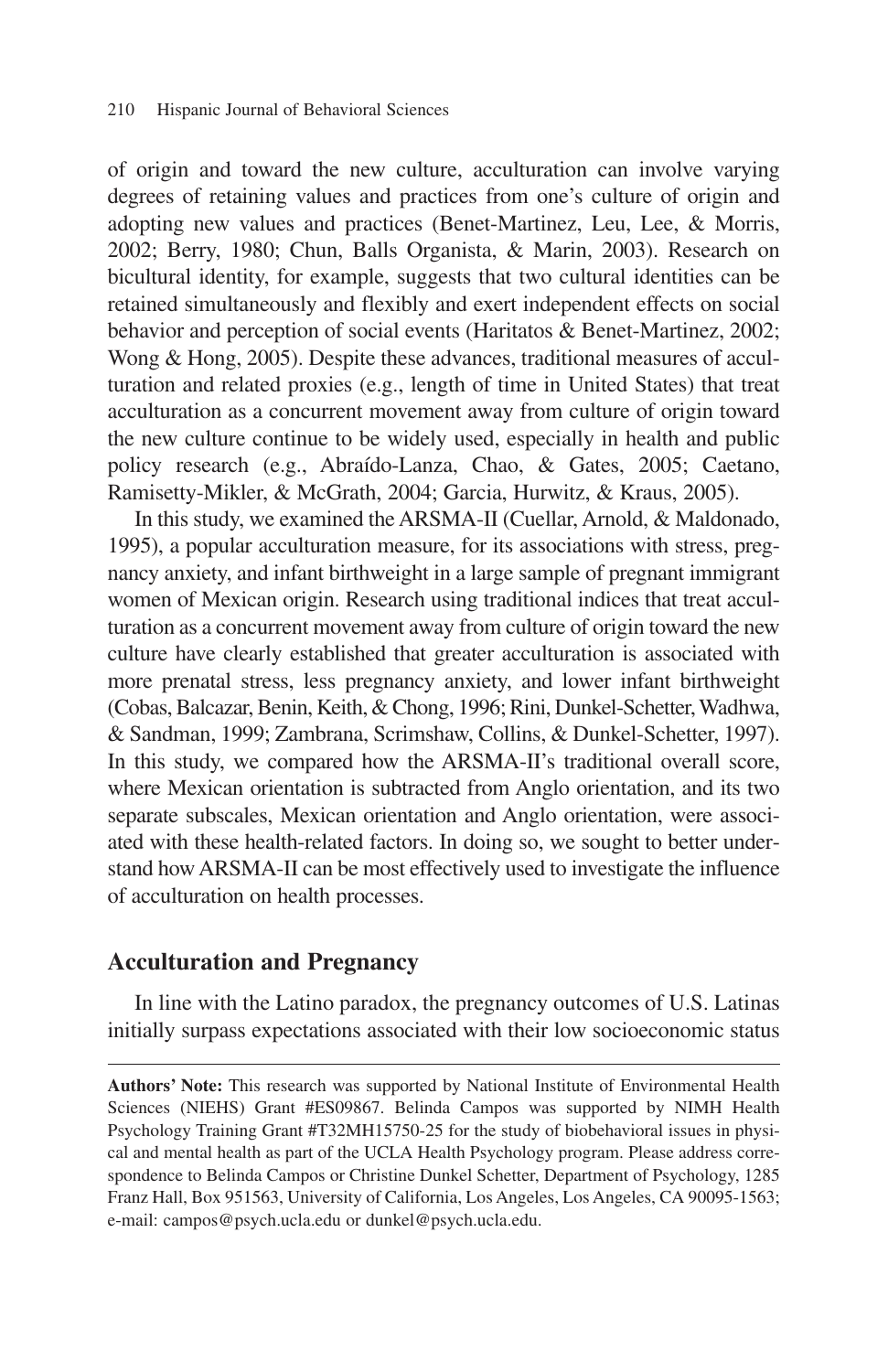but grow worse with increased time in the United States (Fuentes-Afflick & Lurie, 1997; James, 1993; Sorlie, Backlund, Johnson, & Rogot, 1993). Mexican-origin Latinas in the United States give birth to babies whose birthweights are comparable with their more affluent European American counterparts (Collins & Shay, 1994; Dunkel Schetter & Rini, 2004; Singh & Yu, 1996; Zambrana, Dunkel-Schetter, Collins, & Scrimshaw, 1999). With increased time in the United States, however, Latinas have lower birthweight babies who are more at risk for newborn complications and longer term disabilities (Pickett & Collins, 2004). Cultural factors and the stresses associated with adapting to life in the United States have been suggested to contribute to this change in health outcomes (Dunkel Schetter & Rini, 2004; Lobel, 1994; Zambrana et al., 1997).

Although acculturation processes are implicated in the Latino paradox, the pathways through which acculturative change affects pregnant Latinas are not well understood. One possibility is that some aspects of Mexican culture may be protective of mental and physical health, and this protection may be lost with greater acculturation to the United States (Abraído-Lanza, Dohrenwend, Ng-Mak, & Turner, 1999; Campos et al., 2007; Chun et al., 2003; Eschbach, Ostir, Kushang, Markides, & Goodwin, 2004; Golding, Karno, & Rutter, 1990). Mexican culture, along with other Latino cultures, places high value on positive interpersonal relationships and, in particular, values positive family relationships and motherhood (Marin, 1993; Sanchez-Burks, 2003; Triandis, Marin, Lisansky, & Betancourt, 1984). Consistent with these cultural values, newly immigrated Latinas report positive attitudes toward pregnancy and motherhood and low levels of smoking or drug use while pregnant (Zambrana et al., 1999). These same women, however, also report high levels of pregnancy-related anxiety, a risk factor for low birthweight and preterm birth (Copper et al., 1996; Lobel, 1994; Rini et al., 1999; Wadhwa, Sandman, Porto, Dunkel-Schetter, & Garite, 1993). Whether Mexican culture is protective or not, greater acculturation to the United States seems to negatively affect Latinas' health (Fuentes-Afflick & Lurie, 1997; Zambrana et al., 1999). More acculturated Latinas perceive their lives to be more stressful, have less positive attitudes toward pregnancy, are more likely to smoke cigarettes or use drugs, and experience more depressive symptoms (Kasirye et al., 2005; Zambrana et al., 1999). When pregnant, more accultu ated Latinas are less likely to remain connected with the baby's father than less acculturated Latinas and are more likely to seek support from family of origin (Dunkel-Schetter, Sagrestano, Feldman, & Killingsworth, 1996). Whether this pattern of experience is best understood as a concurrent movement away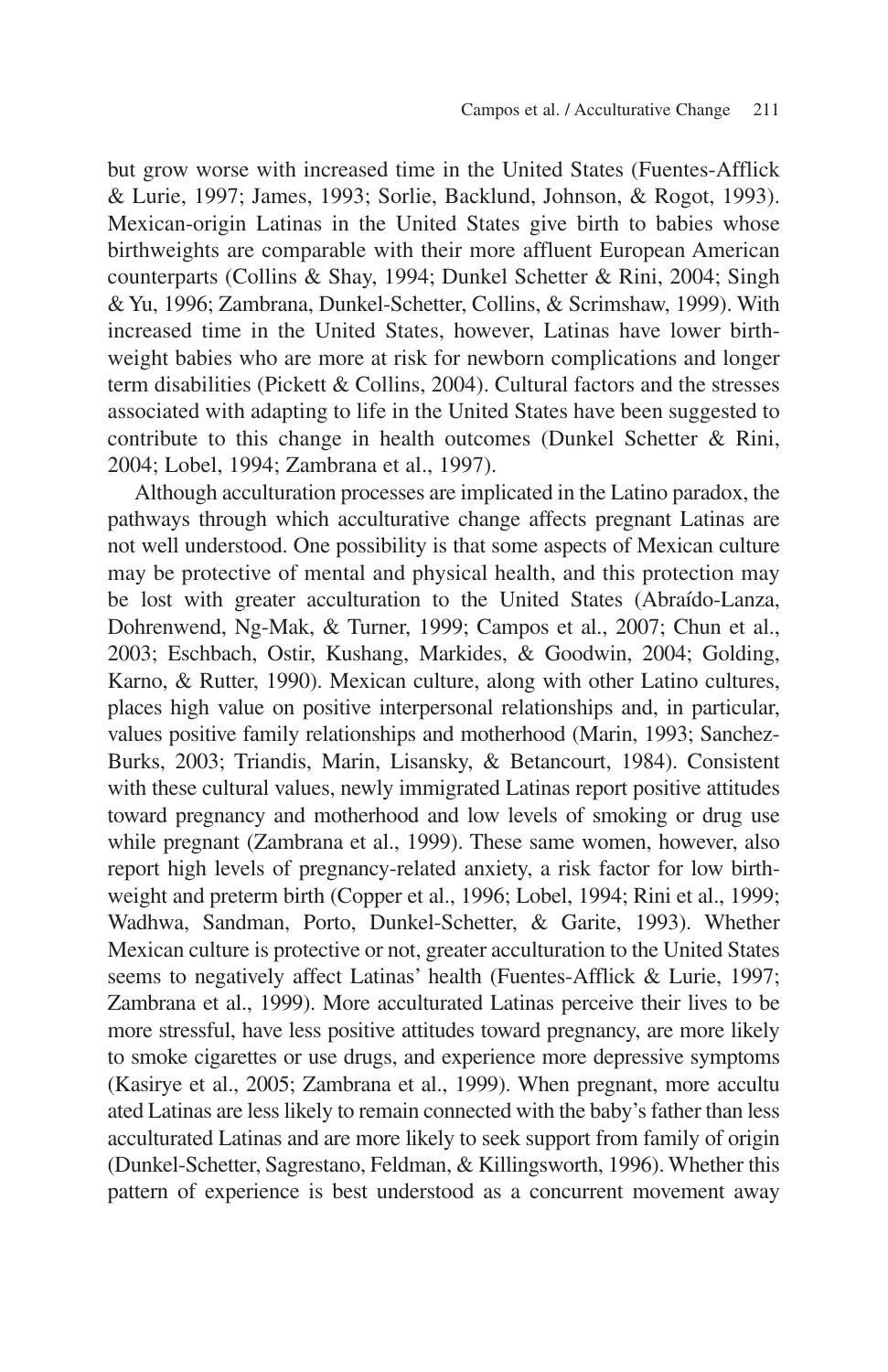from Mexican orientation to Anglo orientation or whether particular aspects of one cultural orientation (e.g., Mexican and Anglo in the ARSMA-II) have differential influence remains an open empirical question.

## **Emerging Perspectives on Acculturative Processes and Measurement**

In response to emerging research on the multidimensional aspects of acculturation, Cuellar et al. (1995) revised their original ARSMA measure of acculturation. The revised measure, ARSMA-II, independently measures Mexican and Anglo orientation as two cultural "poles" and can be scored to yield an overall index of change from Mexican orientation to Anglo orientation, separate Mexican and Anglo orientation subscale indices, as well as bicultural typology scores. As intended, these changes provided a more sophisticated and flexible measure that takes into account the complexity of acculturative experiences. However, Cuellar et al. (1995) also indicated that the more conceptually sophisticated scoring overlapped considerably with traditional scoring. In their work, overall, subscale, and typology scores converged to support the traditional acculturation model of concurrent change away from Mexican orientation to Anglo orientation. Perhaps as a consequence, researchers continue to rely heavily on traditional indices or related proxies such as length of time in the United States. Nonetheless, separately examining the two aspects of acculturation and their links to health processes may help us better understand the relationships between acculturation and maternal and child health.

#### **Research**

This study examined whether the Mexican and Anglo orientation subscales of the ARSMA-II reveal meaningfully different patterns of associations with stress, pregnancy anxiety, and infant birthweight compared with the traditional overall index. The ARSMA-II is the most widely used measure of acculturation and has proven to be a reliable, useful measure of the association of acculturation with psychosocial processes, health behaviors, and outcomes. By examining the ARSMA-II's subscales, we sought to contribute to a better understanding of changes in stress and pregnancy anxiety that are associated with immigration to the United States for Mexican-origin women and have implications for pregnancy and infant outcomes. Our hypotheses were as follows: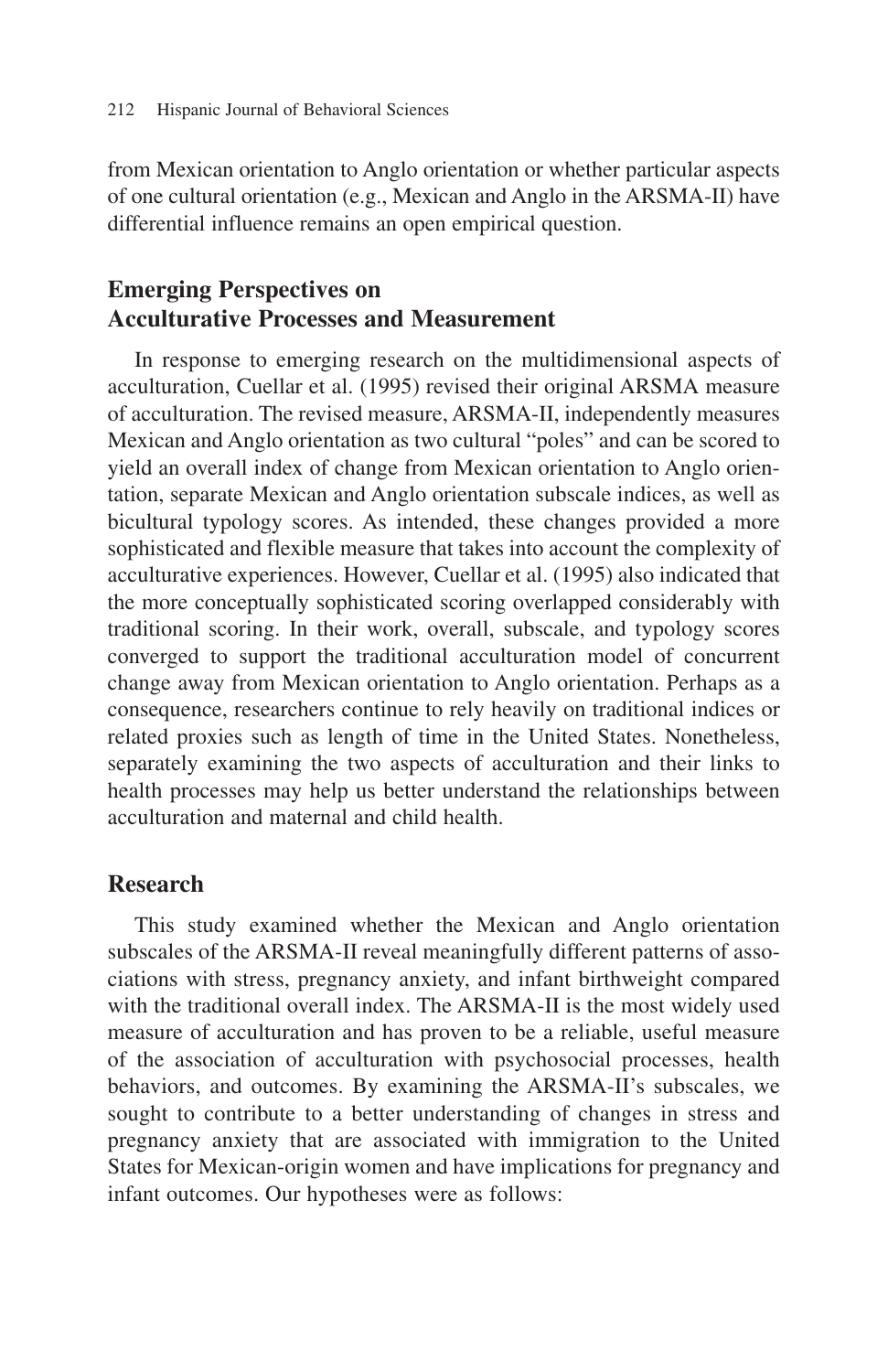*Hypothesis 1*. Overall acculturation scores will be associated with higher perceptions of stress. However, given indications that Mexican culture's emphasis on positive social relationships may protect against stress (Abraído-Lanza et al., 1999; Campos et al., 2007), we further predicted that Mexican orientation would negatively relate to perceptions of stress, whereas Anglo orientation would not relate to perceptions of stress.

*Hypothesis 2*. Overall acculturation scores will be associated with lower pregnancy anxiety. However, following previous research showing that Latina women report the highest levels of pregnancy-related anxieties (Rini et al., 1999), we expected Mexican orientation to positively relate to pregnancy anxiety but Anglo orientation to show no relation with pregnancy anxiety.

*Hypothesis 3*. In line with past research, we expected overall acculturation scores to be associated with lower infant birthweight (Fuentes-Afflick & Lurie, 1997). Following indications that acculturated Latinas are more likely to smoke, use drugs, and eat less nutritious food (Kasirye et al., 2005; Zambrana et al., 1999), we further predicted that Anglo orientation would be negatively associated with infant birthweight, whereas Mexican orientation would not be associated with birthweight.

Finally, to better understand the associations of acculturation with stress and pregnancy anxiety, the overall scores and Mexican and Anglo orientation indices were further examined for their associations with individual items from the psychosocial scales. It was anticipated that these more exploratory analyses would reveal specific patterns of social behavior and stress perceptions that might shed light on previously documented associations between linear acculturation and psychosocial processes and health.

## **Method**

#### **Participants**

One thousand sixty-four women from the Study for Hispanic Acculturation, Reproduction, and the Environment (SHARE) were assessed (Kasirye et al., 2005). SHARE was funded by the National Institute for Environmental Health Sciences (NIEHS) to investigate factors affecting reproductive outcomes among Latinas in a California urban agricultural community. Participants were recruited from six obstetrics and gynecology (OB/GYN) clinics affiliated with San Joaquin General Hospital, a major regional center in Stockton, California, that serves a large number of Mexican Latinos.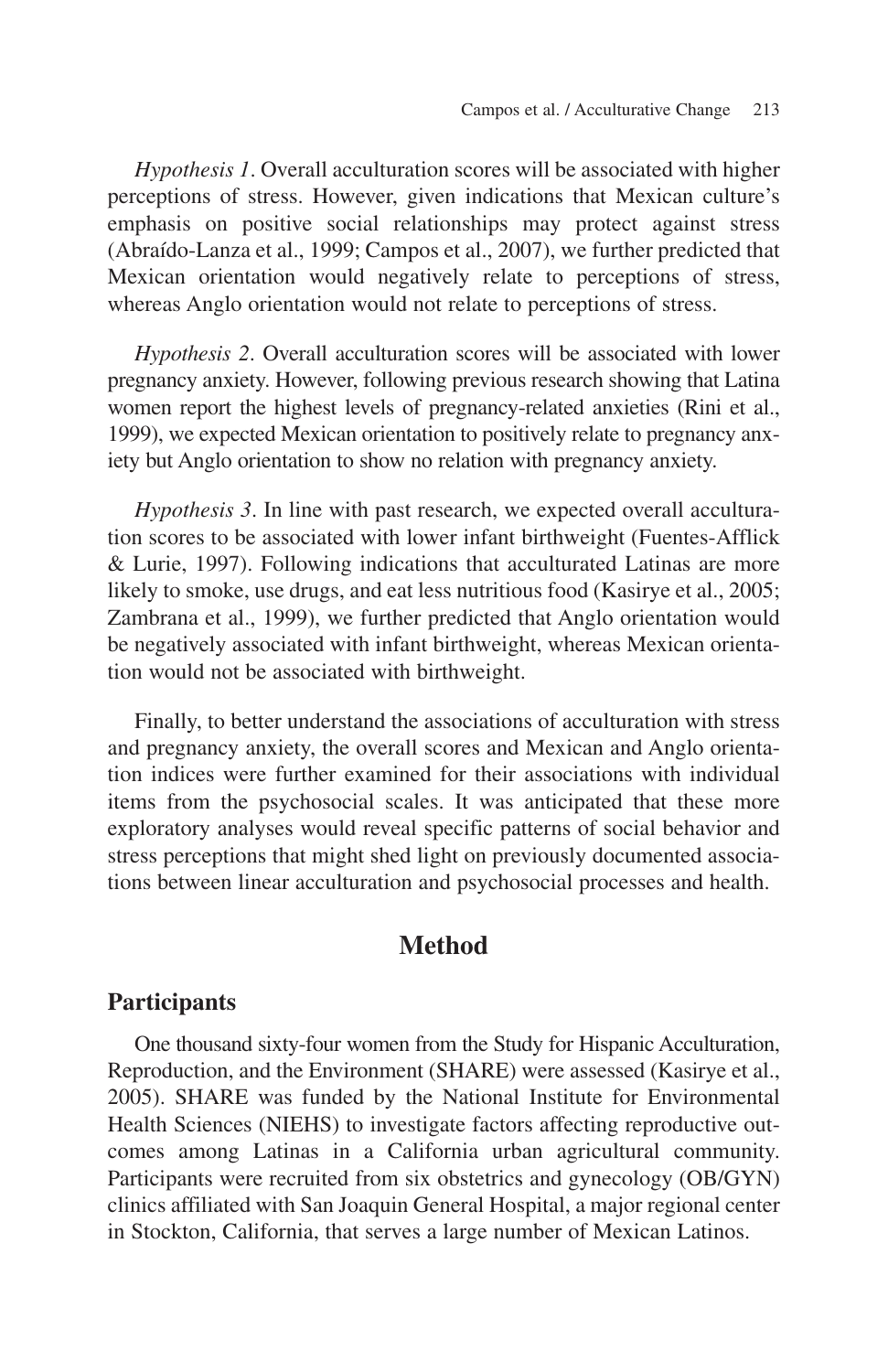#### **Procedure**

To recruit women at the early stages of pregnancy, Latinas were informed about the study while obtaining an initial prenatal care visit at one of the six OB/GYN clinics. Women who consented to participate were scheduled for a 45-minute personal interview with a trained bilingual/bicultural field worker. Interviews were conducted in English or Spanish, according to participant preference. Participants were asked to describe the occupation they had worked in the longest, their health habits, and their health risk behaviors, including their perceived stress and pregnancy anxiety.

*Demographics*. Interviewers used a set of standard questions to obtain participant's date and place of birth, marital status, years of formal education, and total number of years in the United States. For foreign-born women, years in the United States was set as the difference between age at immigration to the United States and age at the time of interview. For U.S. born women, number of years in the United States was set to equal their age at the time of interview. Women also reported their number of previous births and whether they ever experienced any complications or risk factors in their pregnancies (e.g., high blood pressure, diabetes, or asthma). This information was verified via medical record after the birth occurred.

*ARSMA-II*. The short version of the revised Acculturation Rating Scale for Mexican Americans (ARSMA-II) was used (Cuellar et al., 1995). The ARSMA-II-SV is a 12-item scale that measures the extent to which an individual prefers to use Spanish or English in his or her everyday life (e.g., I think in Spanish/English; I enjoy Spanish movies/English music). Participants indicated their agreement with each item using 5-point Likert-type scales  $(1 = not at all; 5 = extremely often or almost always).$ <sup>1</sup> This reliable measure  $(\alpha = .87)$  is made up of two 6-item subscales of Mexican and Anglo orientation where an overall score is computed by subtracting the mean score for Mexican orientation from the mean score for Anglo orientation. Higher overall index scores indicate greater English preference and diminished Spanish preference. In this study, the two subscales showed a correlation of  $r = -.60$ ,  $p < .001$ , and factor analysis confirmed that a two-factor solution including Mexican and Anglo orientation is an acceptable way of treating the data. The factor loadings are shown in Table 1.

*Perceived stress*. A 6-item version of the Perceived Stress Scale (PSS; Cohen, Kamarck, & Mermelstein, 1983) measured subjective perceptions of stress during the last month (e.g., How often have you been able to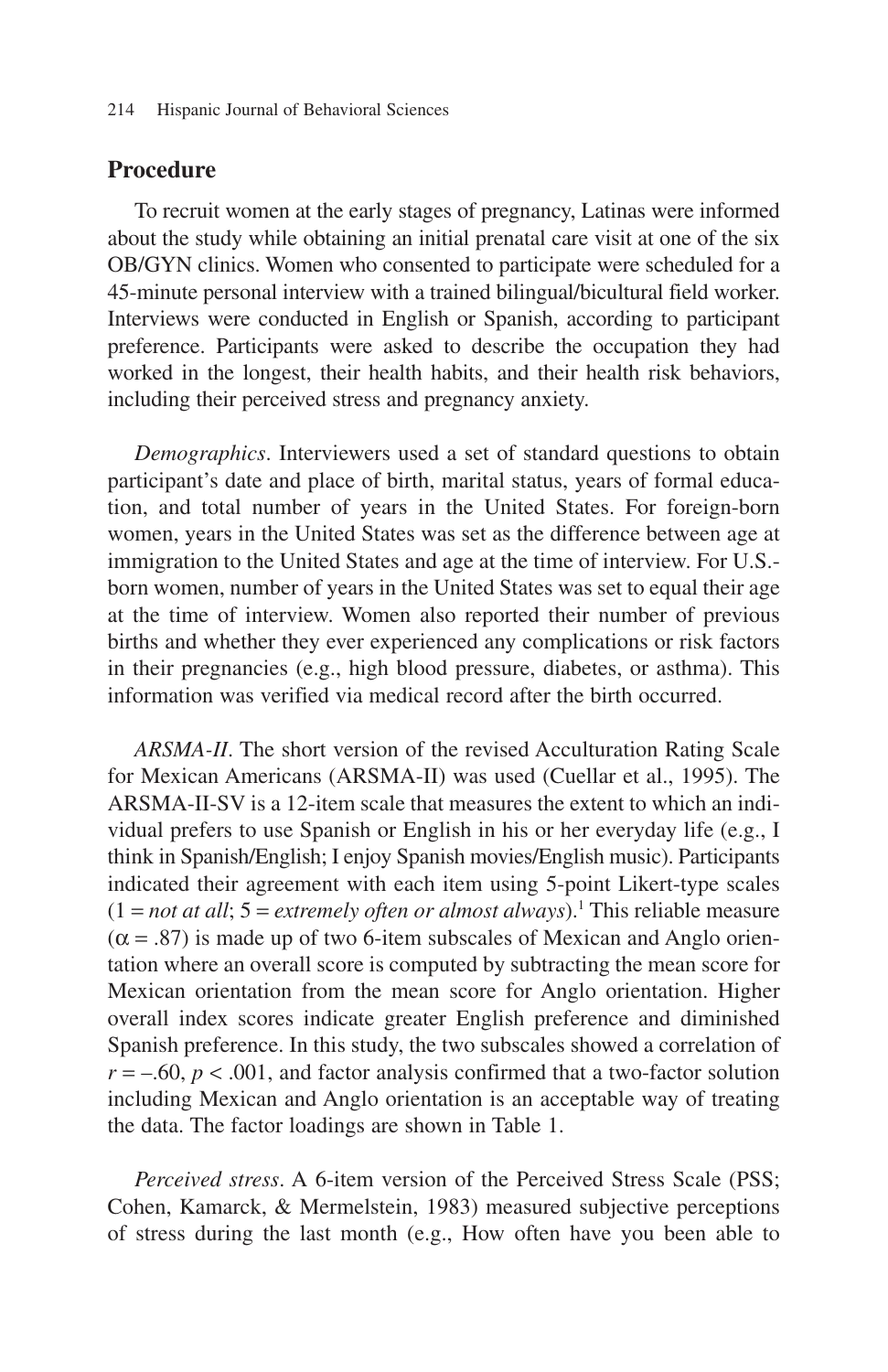| ARSMA-II Item                       | Factor 1 | Factor 2 |
|-------------------------------------|----------|----------|
| I associate with Anglos.            | .92      | .11      |
| My friends are Caucasian.           | .90      | .06      |
| I speak English.                    | .90      | .03      |
| I write letters in English.         | .87      | .07      |
| I enjoy listening to English music. | .86      | .08      |
| I think in English.                 | .81      | .16      |
| I enjoy Spanish TV.                 | .14      | .88      |
| I enjoy Spanish movies.             | .14      | .85      |
| I enjoy speaking Spanish.           | .04      | .84      |
| I speak Spanish.                    | .09      | .80      |
| I think in Spanish.                 | .26      | .67      |
| I enjoy reading Spanish books.      | .05      | .66      |

**Table 1 Factor Loadings for the Revised Acculturation Rating Scale for Mexican Americans (ARSMA-II) Items**

Note: Principal components analysis with Promax rotation was used. Factor loadings for items corresponding to Mexican and Anglo orientation subscales are highlighted in bold.

control irritations in your life?). The items were selected from the 14-item full scale based on earlier studies containing English and Spanish translations (Lobel, 1994; Rini et al., 1999; Zambrana et al., 1997). Participants rated their perceived stress using 4-point Likert-type scales  $(0 = never, 3 =$ *all of the time*). The PSS is reliable and valid (Cohen et al., 1983). High scores reflect perception that one's personal resources are overwhelmed. In this study, alpha reliability for the shortened scale was .75 for participants interviewed in Spanish and .64 for participants interviewed in English.

*Pregnancy anxiety*. This 6-item scale measured pregnancy-specific sources of anxiety, including concerns about labor, delivery, and fetal development (e.g., I am concerned about having a hard or difficult labor/ delivery). Participants rated these items using 4-point Likert-type scales  $(0 = never, 3 = 1)$ *all of the time*). This scale was developed for use in pregnancy research (Rini et al., 1999) and is reliable in English and Spanish ( $\alpha = .75$ -.85). In this study, a shorter version was created with alpha reliability of .81 for participants interviewed in Spanish and .80 for participants interviewed in English.

*Infant birthweight*. Infant weight at time of birth was obtained from participants' medical records and analyzed as a continuous measure. A birthweight of more than 2,500 grams is considered normal. Birthweight equal to or below 2,500 grams is considered low and places the infant at higher risk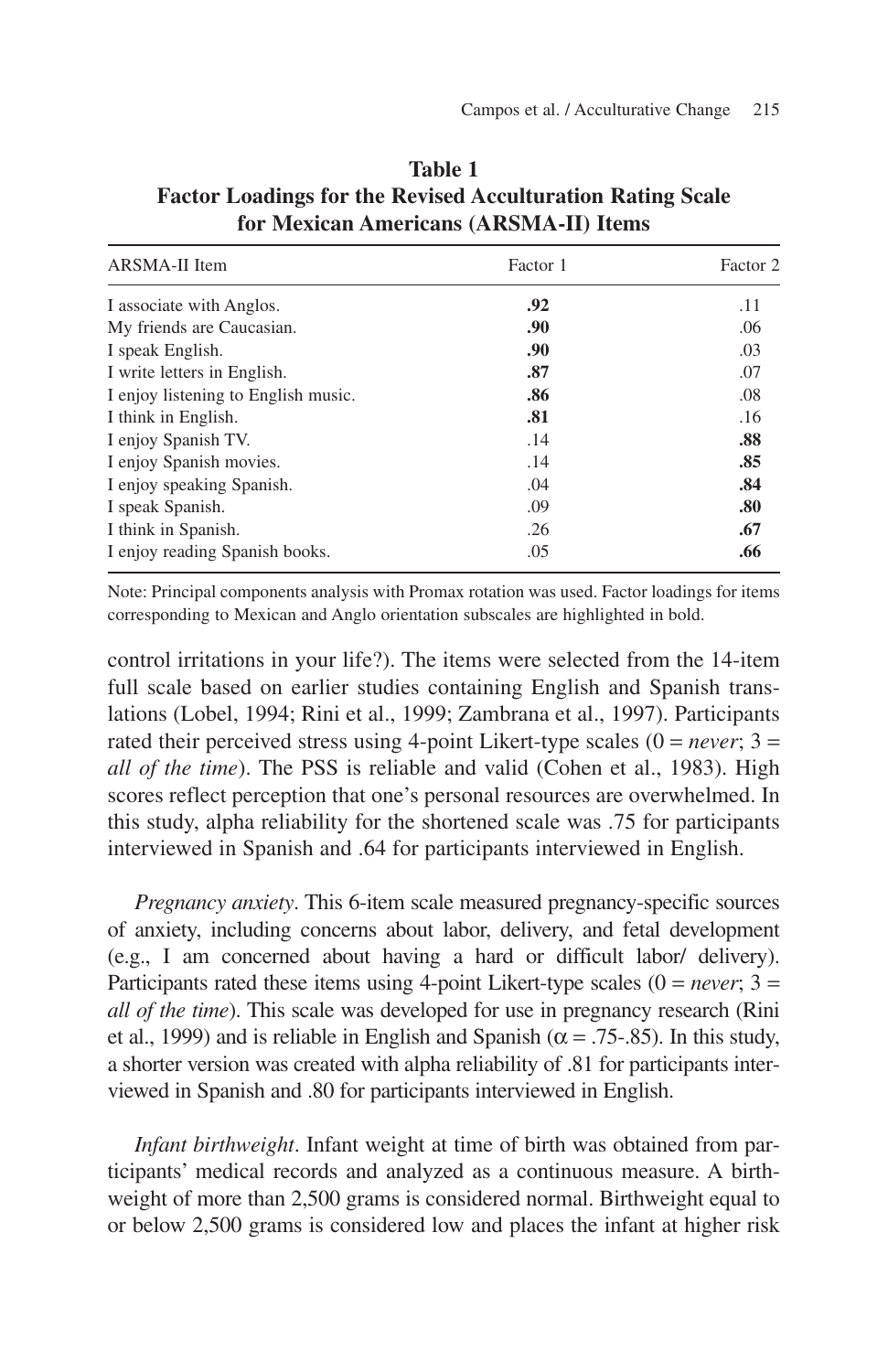| <b>Demographic Characteristics of the Study</b>   |  |  |
|---------------------------------------------------|--|--|
| for Hispanic Acculturation, Reproduction, and the |  |  |
| <b>Environment (SHARE) Participants</b>           |  |  |

**Table 2**

|                           | M        | SD               |
|---------------------------|----------|------------------|
| Age at survey             | 25.17    | 6.26 years       |
| Years of formal education | 8.76     | $3.15$ years     |
| Years in the U.S.         | 6.33     | 5.88 years       |
| # of prior pregnancies    | 1.81     | 1.93 pregnancies |
| In prior pregnancy:       |          |                  |
| High blood pressure       | 53 women | 5%               |
| <b>Diabetes</b>           | 42 women | 3.9%             |
| Asthma                    | 25 women | 2.3%             |

Note: *N* = 1,064. Interview language: Spanish, 72.8%; English, 25.5%.

of developing problems in the neonatal period and potentially thereafter (Cunningham, MacDonald, & Gant, 1989).

#### **Results**

*Sample characteristics*. Women in the SHARE study were Mexicanorigin Latinas and, as Table 2 shows, sample demographics indicated low U.S. acculturation. SHARE women reported being in the United States for an average of 6 years and 73% chose to be interviewed in Spanish. The majority reported being married or living as married (75.3%), with smaller groups reporting being unmarried (22.3%) and divorced, separated, or widowed (3%). In terms of medical condition, the sample was low risk. Few women reported experiencing common prenatal risk factors of high blood pressure, diabetes, and asthma in their previous pregnancies ( $\leq 5\%$ ).

Paralleling the sample demographics, Cuellar et al.'s (1995) scoring guidelines indicated that two thirds of the sample reported low U.S. acculturation (65%), whereas a smaller group reported high U.S. acculturation (15.2%). More specifically, mean acculturation scores for women in the SHARE sample were  $M = 1.86$  (*SD* = 1.34) for the overall scoring, and a paired samples *t* test showed that SHARE women were higher in Mexican orientation ( $M = 3.86$ ,  $SD = .99$ ) than Anglo orientation ( $M = 2.50$ ,  $SD = 1.40$ ),  $t(1060) = 20.79, p < .001.$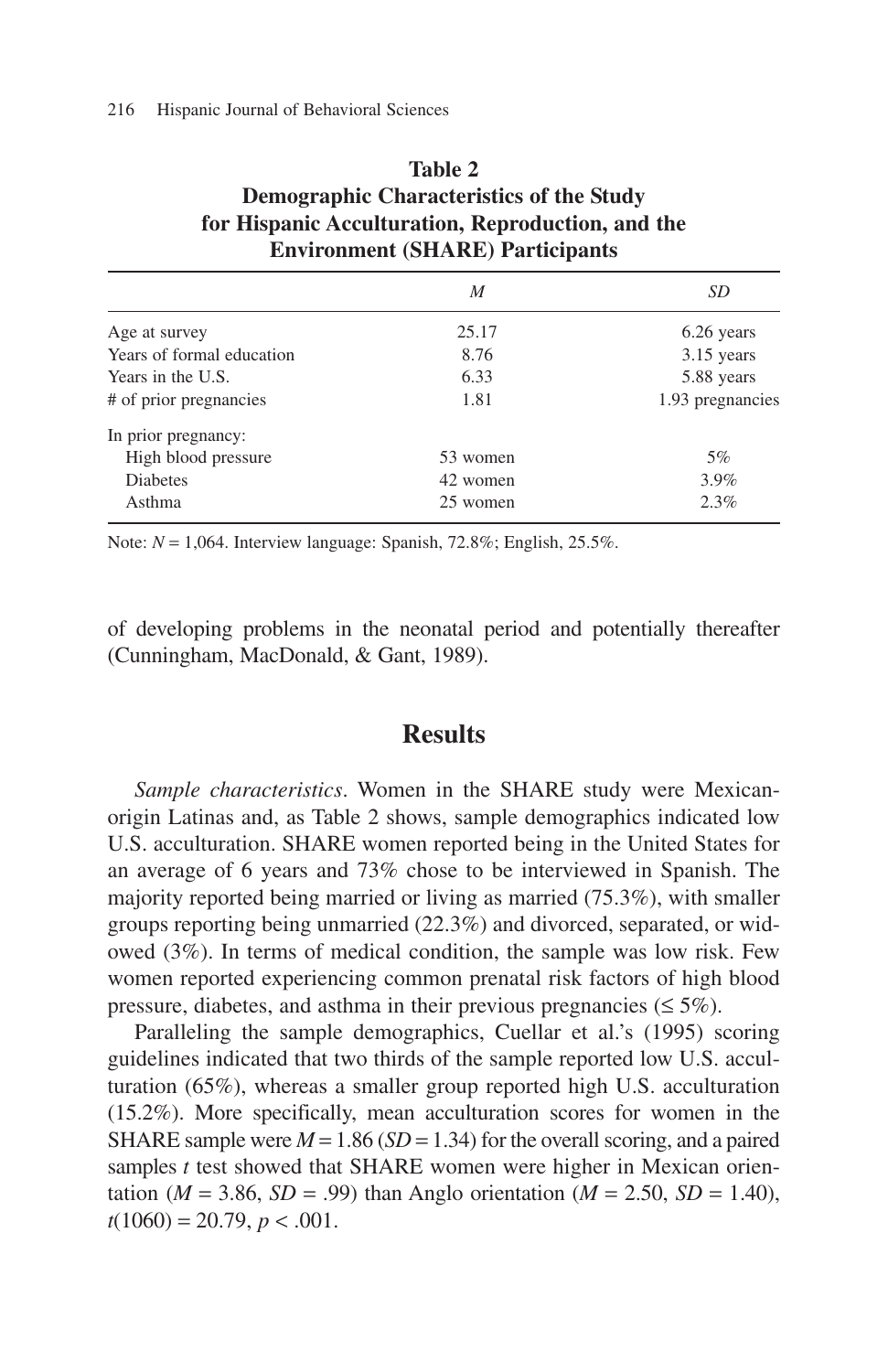#### **Table 3**

### **Total Scale and Item-by-Item Analysis of Stress Measures' Association With the Revised Acculturation Rating Scale for Mexican Americans' (ARSMA-II) Overall Acculturation Index and Mexican Orientation and Anglo Orientation Subscales**

|                                                                | Overall<br>Acculturation | Mexican<br>Orientation | Anglo<br>Orientation |
|----------------------------------------------------------------|--------------------------|------------------------|----------------------|
| Perceived Stress items                                         |                          |                        |                      |
| Have not successfully dealt with daily<br>problems and hassles | $-.03$                   | $-.02$                 | $-.07*$              |
| Have not coped well with important<br>changes in life          | $-.01$                   | $-.02$                 | .04                  |
| Have not felt confident about being able<br>to handle problems | .01                      | $-.03$                 | .02                  |
| Have not been able to control irritations<br>in life           | .00.                     | $-.01$                 | .03                  |
| Have not felt on top of things                                 | $.10***$                 | $-.13***$              | $.07*$               |
| Have not felt that things were going well                      | $.16***$                 | $-.16***$              | $.15***$             |
| Total scale                                                    | $.06*$                   | $-.09***$              | .02                  |
| Pregnancy Anxiety items                                        |                          |                        |                      |
| Fear of harm during delivery                                   | $-.13***$                | $.18***$               | $-.09***$            |
| Worried that baby could be abnormal                            | $-.02$                   | $.09***$               | .01                  |
| Concerned about how baby is growing<br>inside                  | $.15***$                 | $-.07*$                | $.20***$             |
| Concerned about losing baby                                    | $-.02$                   | $.10***$               | .01                  |
| Concerned about a hard or difficult<br>labor/delivery          | $-.00$                   | .03                    | .02                  |
| Concerned about developing<br>medical problems                 | $-02$                    | $.10***$               | $-.01$               |
| Total scale                                                    | $-.01$                   | $.10***$               | .04                  |

Note:  $N = 1,064$ . Significant correlations are highlighted in bold.

\**p* < .05. \*\**p* < .01. \*\*\**p* < .001.

*Analysis of hypotheses*. The complete correlation matrix between the ARSMA-II's overall index and Mexican and Anglo orientation subscales with stress and pregnancy anxiety is presented in Table 3.

*Hypothesis 1*. Was acculturation associated with greater perceptions of stress? The overall acculturation index showed a significant association with more perceived stress,  $r = .06$ ,  $p < .05$ . However, Mexican orientation was associated with less perceived stress,  $r = -.09$ ,  $p < .001$ , whereas Anglo orientation was unrelated to perceptions of stress,  $r = -0.02$ , *ns*. Item analyses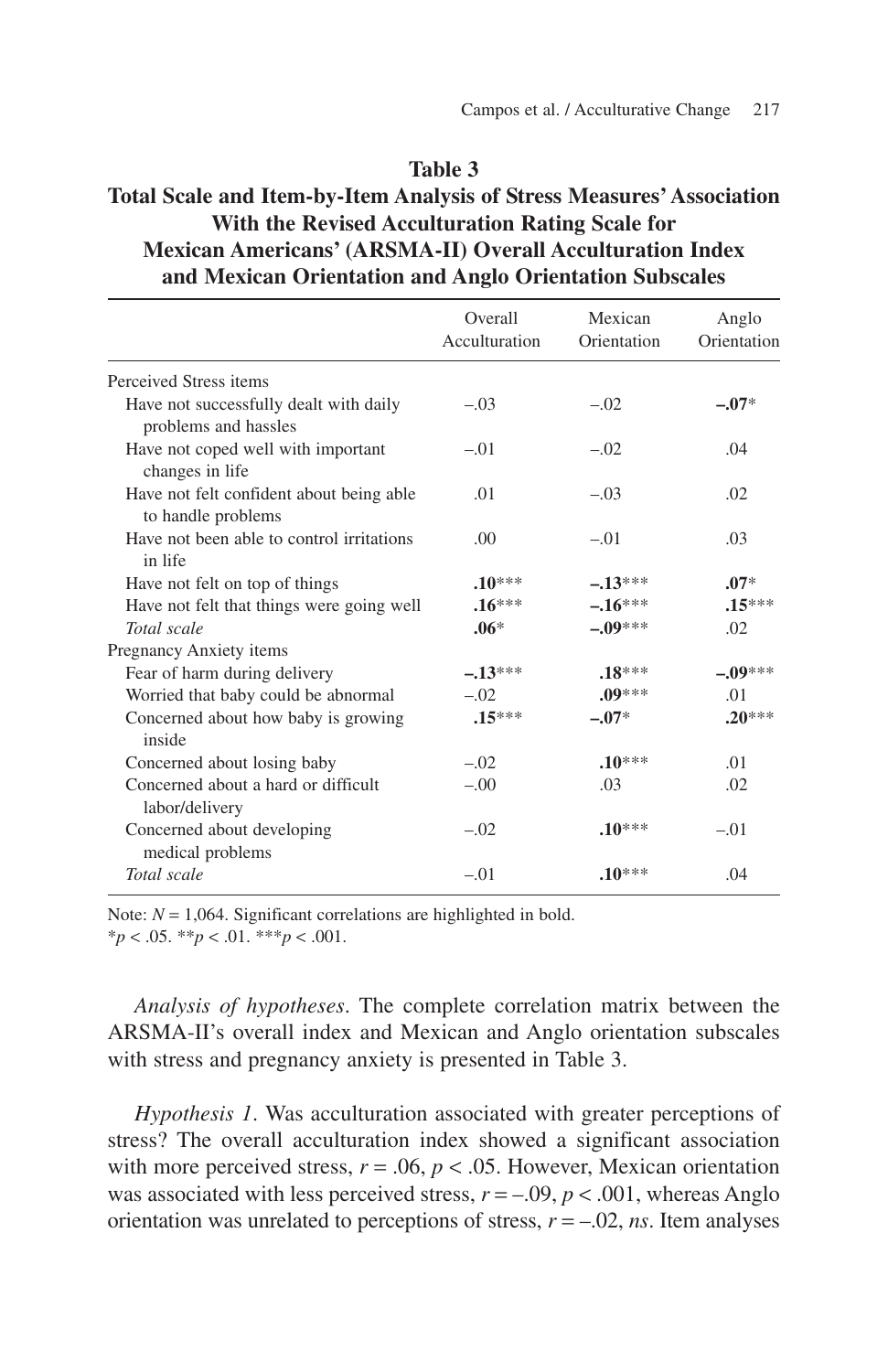further revealed that Mexican orientation was negatively associated with not feeling on top of things,  $r = -13$ ,  $p < .001$ , and feeling that things were not going well,  $r = -16$ ,  $p < .001$ . In contrast, Anglo orientation was positively associated with not feeling on top of things,  $r = .07$ ,  $p < .05$ , and not feeling that things were going well,  $r = .15$ ,  $p < .001$ . In contrast to the overall index, subscale analyses suggested that Mexican orientation was associated with perceiving less stress. Item analysis further suggested that Anglo orientation was associated with specific aspects of stress such as feeling that things were not going well and not feeling on top of things.

*Hypothesis 2*. Was acculturation associated with less pregnancy anxiety? The overall acculturation index was not significantly related to pregnancy anxiety,  $r = -0.01$ , *ns*. However, Mexican orientation was positively associ-ated with pregnancy anxiety,  $r = .10$ ,  $p < .001$ , whereas Anglo orientation was not,  $r = .04$ , *ns*. Item analyses revealed that Mexican orientation was positively associated with fear of harm during delivery,  $r = .18$ ,  $p < .001$ , worry that the baby could be abnormal,  $r = .09$ ,  $p < .001$ , concern with losing the baby,  $r = .10$ ,  $p < .001$ , and concern with developing medical problems,  $r = .10$ ,  $p < .001$ . Mexican orientation was negatively associated with concern about the baby's growth inside the mother,  $r = -0.07$ ,  $p < 0.05$ . In contrast, Anglo orientation was positively associated with concern about the baby's growth inside the mother,  $r = .20$ ,  $p < .001$ , and negatively associated with fear of harm during delivery,  $r = -0.09$ ,  $p < 0.001$ .

*Hypothesis 3*. As might be expected from the general health of our sample, SHARE women generally gave birth to babies who weighed within the normal range ( $M = 3348.76$ ,  $SD = 565.85$ ). This remained true when we used the Cuellar et al. (1995) scoring guidelines to identify women who were highest in Mexican orientation ("traditional Mexican") (*n* = 639; *M* = 3374.63, *SD* = 559.34) and women who were highest in Anglo orientation ("assimilated")  $(n = 98; M = 3338.36, SD = 471.04)$ . In terms of our hypothesis, the overall acculturation index was expected to be associated with lower infant birthweight, but this association did not reach significance,  $r =$ –.05, *ns*. Examination of the subscales, however, revealed that whereas Mexican orientation was not associated with infant birthweight,  $r = .01$ ,  $ns$ , Anglo orientation was negatively associated with infant birthweight, *r* =  $-0.06$ ,  $p < 0.05$ . Controlling for gestational age did not alter this pattern of results  $(r = -.04, ns; r = .00, ns; r = -.06, p < .04$ , respectively). Furthermore, logistic regressions using categorical low birthweight outcomes replicated Pearson correlation analyses ( $OR = 1.17$ , *ns*;  $OR = .97$ , *ns*;  $OR = 1.28$ ,  $p < .01$ ,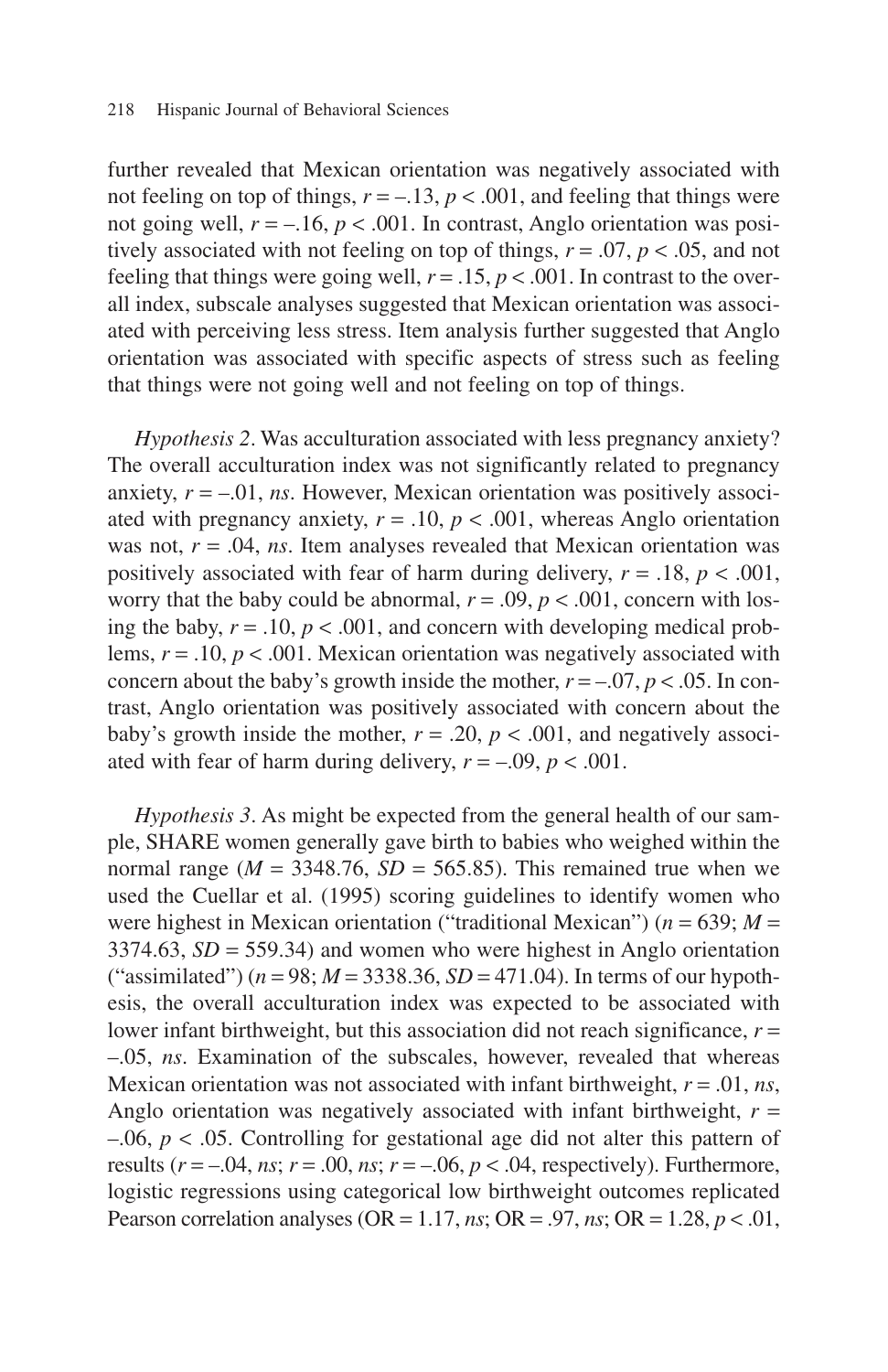respectively). Thus, overall acculturation and Mexican orientation did not relate to infant birthweight, but Anglo orientation was associated with lower infant birthweight.

#### **Discussion**

The results of this study contribute to a growing body of research showing that acculturation is a complex, multidimensional process. As expected, the ARSMA-II subscales provided a more detailed and complex picture of acculturation's associations with perceived stress, pregnancy anxiety, and infant birthweight than the traditional overall scoring. Although the overall index remained useful, the Mexican and Anglo orientation subscales provided a more nuanced pattern that helps advance our understanding of how cultural orientations that may change during the process of acculturation influence health-relevant psychosocial factors.

For perceived stress, the overall index results could be interpreted as suggesting that higher perceptions of stress result from the difficulties inherent in adapting to a new environment. In contrast, our subscale analyses suggest that Mexican orientation may be protective against stress. For example, the strong positive interpersonal orientation valued by Mexican culture (Sanchez-Burks, 2003; Triandis et al., 1984) may help create and maintain socially supportive environments that reduce perceptions of stress or mitigate the effects of exposure to stress (Eschbach et al., 2004). Alternatively, recently immigrated women may find that the hardships of their new lives in the United States still compare favorably with the circumstances they left behind (Norbeck & Anderson, 1989). This study cannot elucidate the pathway to increased stress perception, but our results suggest that acquiring an Anglo orientation may not be the direct pathway to poorer outcomes. Rather, aspects of the Mexican cultural experience that protect against stress may erode with more time in the United States. Further research should seek to identify protective aspects of Mexican culture and address whether maintaining a monocultural or bicultural identity that embraces Mexican culture is good for health.

Past research indicates that pregnancy anxiety is a risk factor for preterm or low weight birth delivery that is particularly relevant for Mexican-origin women, for whom pregnancy anxiety is often high (Dunkel-Schetter, 1998; Rini et al., 1999). Indeed, in this study, Mexican orientation was associated with higher pregnancy anxiety, but Anglo orientation showed no relation to pregnancy anxiety. Our item analyses provided a possible account of how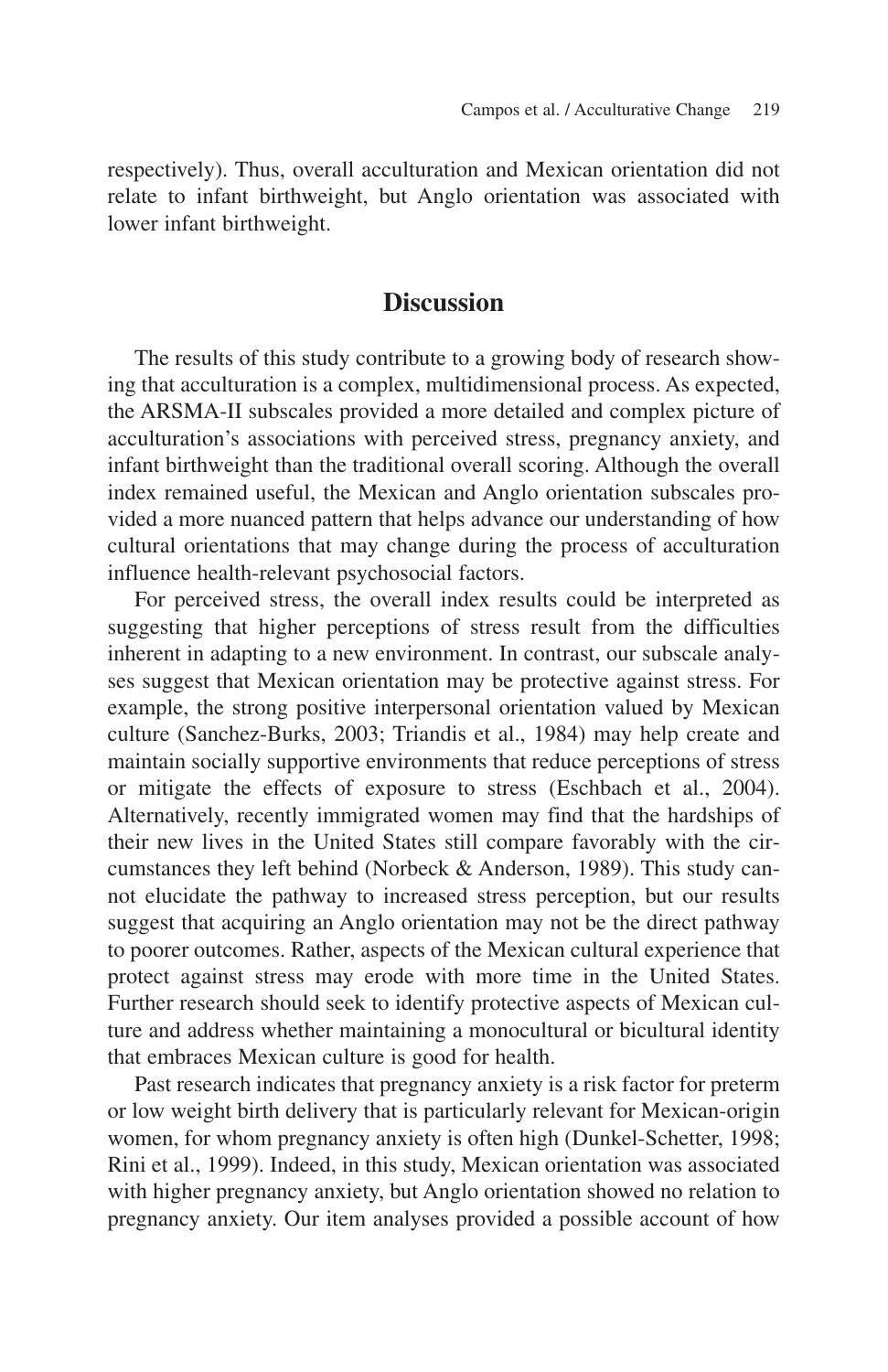pregnancy-related concerns may change with acculturation. Women high in Mexican orientation appear to be anxious about the delivery experience, whereas women high in Anglo orientation have concerns that focus more on the baby's development. These results are consistent with Scrimshaw, Zambrana, and Dunkel-Schetter (1997), who suggested that recently immigrated women may be more justifiably fearful of the birth process, given the more limited medical resources in their home country (Dunkel Schetter & Rini, 2004; Scrimshaw et al., 1997). Documenting these associations is an important first step in understanding the origins of elevated pregnancy anxiety among Latinas. In turn, this knowledge can inform the development of culturally competent interventions to address Mexican immigrant fears concerning the delivery process.

Mexican orientation appears to be more relevant than Anglo orientation to perceived stress and pregnancy anxiety processes. Our birthweight findings, however, imply that Anglo orientation is the more relevant influence for birth outcomes. That is, Anglo orientation was negatively associated with infant birthweight, whereas Mexican orientation was not associated with infant birthweight. The Latino health paradox renders this issue especially important, as Latina infant birthweight is known to fall to unhealthy levels with increased time in the United States. Consistent with previous research, our results indicate that something about the experience of becoming more oriented to U.S. culture negatively affects Latina immigrant perinatal health. However, our subscale analysis clearly indicates that the erosion of protective aspects of Latino culture is less important than new practices that may be acquired with greater Anglo orientation, such as greater likelihood of engaging in risky health behaviors including smoking, drug use, and less nutritious food consumption (Bethel & Schenker, 2005; Kasirye et al., 2005; Zambrana et al., 1999). Further research should continue to examine the consequences of developing an Anglo orientation among immigrants to better understand how this process or its concomitants translate into less healthy birth outcomes for Latinas.

Acculturation theory and recent research suggest that individuals can identify with two cultures simultaneously and with varying degrees of psychological ease (e.g., Haritatos & Benet-Martinez, 2002). Health research stands to benefit from incorporating these advances in the study of the role that cultural processes can play in health. This suggestion is easy to follow. The ARSMA-II, which is efficient and user friendly, can continue to be used. Researchers can simply analyze their data using both the overall and subscale measures. Furthermore, item analyses of established scales can also be conducted to gain insight into the attitudes, behaviors, or feelings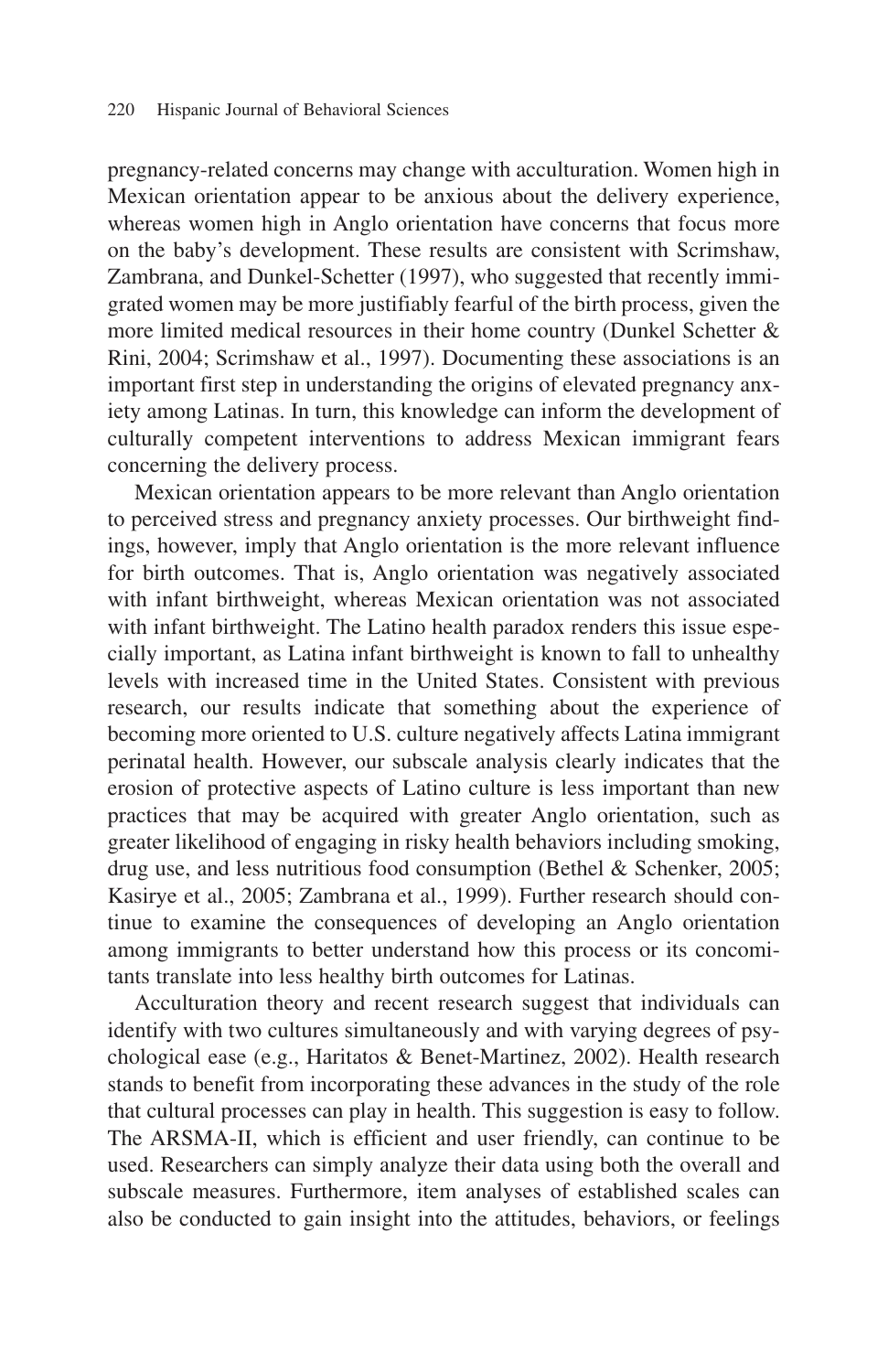that are associated with varying types and levels of acculturation. In this way, health research can capitalize on recent advances in acculturation scholarship without sacrificing the short, efficient measures needed for large-scale, time-intensive studies.

The process of acclimating to a new culture can take many paths. Whereas some people may embrace new cultural beliefs and practices, others may strive to retain culture of origin, and still others may develop compatible or oppositional bicultural identities. Taking these divergent experiences into greater consideration is central to developing a better understanding of the social and health concomitants of acculturation processes. This research is a first step in that direction, and the results provide a good example of the gains that can be made in understanding health-relevant acculturative changes in Latinas by taking the multidimensional aspects of acculturation experience into greater account.

#### **Note**

1. The questionnaire was inadvertently altered midway through data collection. Approximately two thirds of the participants received an ARSMA-II version with three response options rather than five (i.e., options 2 and 4 were omitted from the 1-5 scale). To adjust for the effects of this alteration, new values were imputed (on the original 1-5 scale) for women who received the altered questionnaire. Using the subsample of women who received the complete scale, we estimated the proportion of women who were likely to have chosen options 2 and 4 if the scale had allowed. This adjustment allowed us to recreate a full 1-5 scale for the entire sample and compute overall and subscale indices of acculturation consistent with the Cuellar, Arnold, and Maldonado (1995) scoring guidelines.

## **References**

- Abraído-Lanza, A. F., Chao, M. T., & Gates, C. Y. (2005). Acculturation and cancer screening among Latinas: Results from the National Health Interview Survey. *Annals of Behavioral Medicine*, *29*, 22-28.
- Abraído-Lanza, A. F., Dohrenwend, B. P., Ng-Mak, D. S., & Turner, J. B. (1999). The Latino mortality paradox: A test of the "salmon bias" and health migrant hypotheses. *American Journal of Public Health*, *89*, 1543-1548.
- Benet-Martinez, V., Leu, J., Lee, F., & Morris, M. W. (2002). Negotiating biculturalism: Cultural frame switching in biculturals with oppositional versus compatible cultural identities. *Journal of Cross-Cultural Psychology*, *33*, 492-516.
- Berry, J. W. (1980). Acculturation as varieties of adaptation. In A. M. Padilla (Ed.), *Acculturation: Theories, models, and some new findings* (pp. 9-25). Boulder, CO: Westview.
- Bethel, J. W., & Schenker, M. B. (2005). Acculturation and smoking patterns among Hispanics. *American Journal of Preventive Medicine*, *29*, 143-148.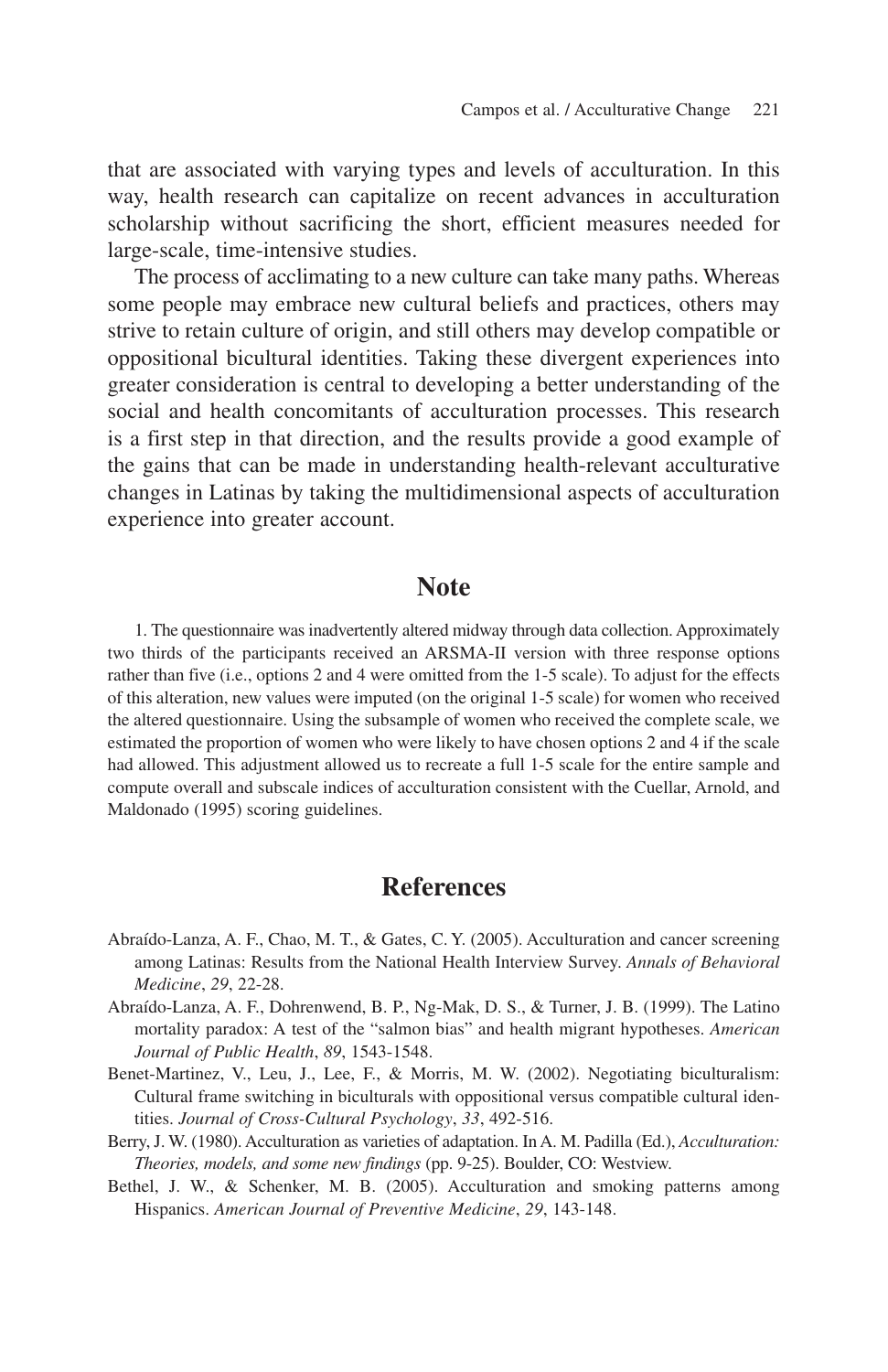- Caetano, R., Ramisetty-Mikler, S., & McGrath, C. (2004). Acculturation, drinking, and intimate partner violence among Hispanic couples in the United States: A longitudinal study. *Hispanic Journal of Behavioral Sciences*, *26*, 260-278.
- Campos, B., Dunkel Schetter, C., Abdou, C. M., Hobel, C., Glynn, L., & Sandman, C. (2007). *Positive implications for pregnant Latinas: The association of familism with social support, stress, and pregnancy anxiety*. Manuscript under review.
- Chun, K. M., Balls Organista, P., & Marin, G. (Eds.). (2003). *Acculturation: Advances in theory, measurement and applied research*. Washington, DC: American Psychological Association.
- Cobas, J. A., Balcazar, H., Benin, M. B., Keith, V. M., & Chong, Y. (1996). Acculturation and low-birthweight infants among Latino women: A reanalysis of HHANES data with structural equation models. *American Journal of Public Health*, *86*, 394-396.
- Cohen, S., Kamarck, T., & Mermelstein, R. (1983). A global measure of perceived stress. *Journal of Health and Social Behavior*, *24*, 385-396.
- Collins, J. N., & Shay, D. K. (1994). Prevalence of low birth weight among Hispanic infants with United States-born and foreign-born mothers: The effect of urban poverty. *American Journal of Epidemiology*, *139*, 184-192.
- Copper, R. L., Goldenberg, R. L., Das, A., Elder, N., Swain, M., Norman, G., et al. (1996). The preterm prediction study: Maternal stress is associated with spontaneous preterm birth at less than thirty-five weeks' gestation. *American Journal of Obstetrics and Gynecology*, *175*, 1286-1292.
- Cuellar, I., Arnold, B., & Maldonado, R. (1995). Acculturation Rating Scale for Mexican Americans-II: A revision of the original ARSMA scale. *Hispanic Journal of Behavioral Sciences*, *17*, 275-304.
- Cunningham, F. G., MacDonald, P. C., & Gant, N. F. (1989). *Williams obstetrics* (18th ed.). Norwalk, CT: Appleton & Lange.
- Dunkel-Schetter, C. (1998). Maternal stress and preterm delivery. *Prenatal and Neonatal Medicine*, *3*, 39-42.
- Dunkel Schetter, C., & Rini, C. (2004). Pregnancy outcomes: Psychosocial aspects. In N. B. Anderson (Ed.), *Encyclopedia of health and behavior* (pp. 669-671). Thousand Oaks, CA: Sage.
- Dunkel-Schetter, C., Sagrestano, L. M., Feldman, P., & Killingsworth, C. (1996). Social support and pregnancy. In G. R. Pierce, B. R. Sarason, & I. G. Sarason (Eds.), *Handbook of social support and the family* (pp. 375-412). New York: Plenum Press.
- Eschbach, K., Ostir, G. V., Kushang, P., Markides, K. S., & Goodwin, J. S. (2004). Neighborhood context and mortality among older Mexican-Americans: Is there a barrio advantage? *American Journal of Public Health*, *94*, 1807-1812.
- Fuentes-Afflick, E., & Lurie, P. (1997). Low birth weight and Latino ethnicity: Examining the epidemiologic paradox. *Archives of Pediatric Adolescent Medicine*, *151*, 665-674.
- Garcia, L., Hurwitz, E. L., & Kraus, J. F. (2005). Acculturation and reported intimate partner violence among Latinas in Los Angeles. *Journal of Interpersonal Violence*, *20*, 569-590.
- Golding, J. M., Karno, M., & Rutter, C. M. (1990). Symptoms of major depression among Mexican-Americans and non-Hispanic Whites. *American Journal of Psychiatry*, *147*, 861-866.
- Haritatos, J., & Benet-Martinez, V. (2002). Bicultural identities: The interface of cultural, personality, and socio-cognitive processes. *Journal of Research in Personality*, *36*, 598-606.
- James, S. A. (1993). Racial and ethnic differences in infant mortality and low birthweight: A psychosocial critique. *Annals of Epidemiology*, *3*, 130-136.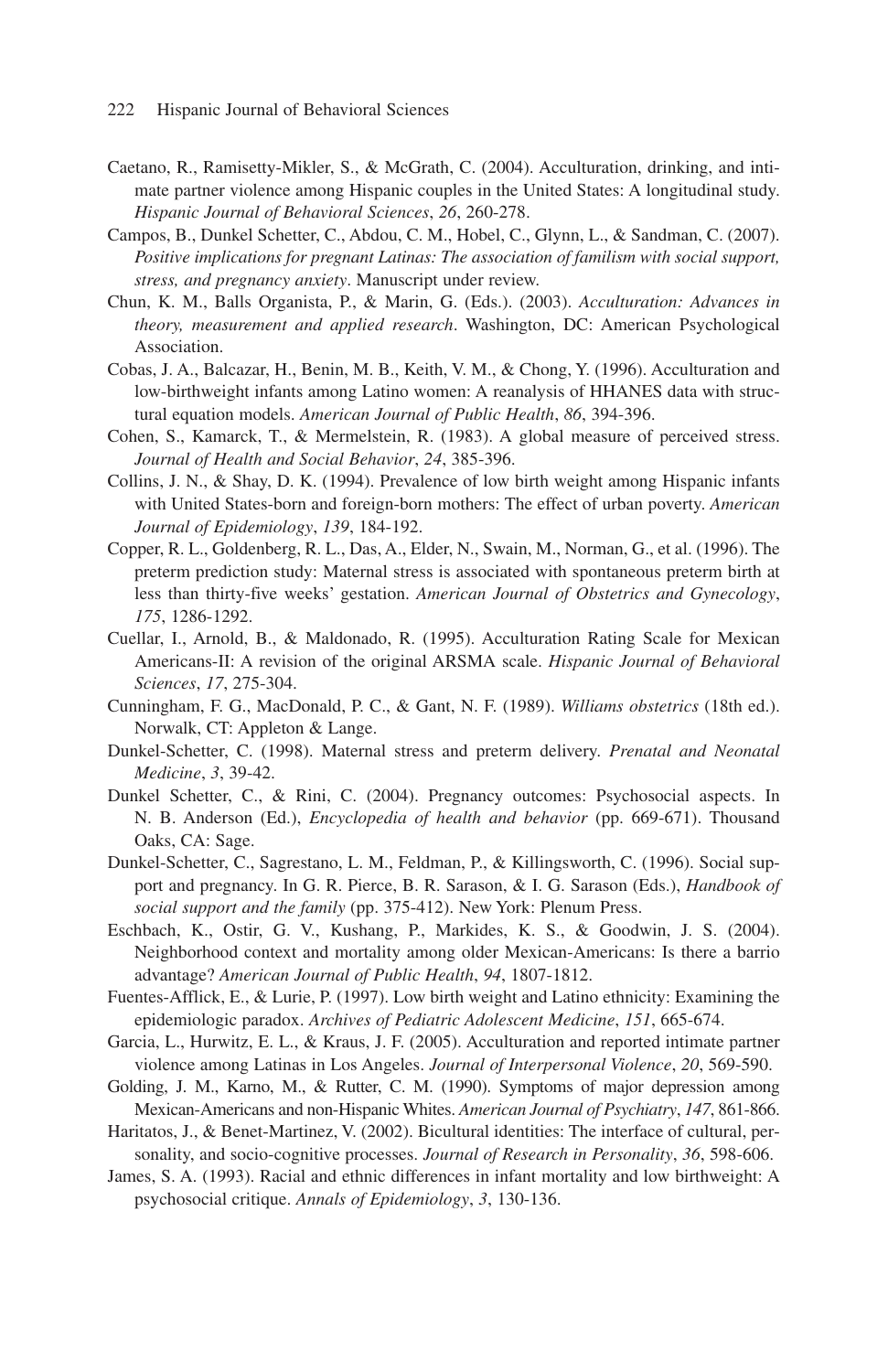- Kasirye, O. C., Walsh, J. A., Romano, P. S., Beckett, L. A., Garcia, J. A., Elvine-Kreis, B., et al. (2005). Acculturation and its association with health risk behaviors in a rural Latina population. *Ethnicity and Disease*, *15*, 733-739.
- Lobel, M. (1994). Conceptualizations, measurement, and effects of prenatal stress on birth outcomes. *Journal of Behavioral Medicine*, *17*, 225-272.
- Marin, G. (1993). Influence of acculturation on familialism and self-identification among Hispanics. In M. E. Bernal & G. P. Knight (Eds.), *Ethnic identity: Formation and transmission among Hispanics and other minorities* (pp. 181-196). Albany: State University of New York Press.
- Norbeck, J. S., & Anderson, N. J. (1989). Psychosocial predictors of pregnancy outcomes in low income Black, Hispanic, and White women. *Nursing Research*, *38*, 204-209.
- Pickett, K. E., & Collins, J.W.J. (2004). Low birth weight: Psychosocial aspects. In N. B. Anderson (Ed.), *Encyclopedia of health and behavior*. Thousand Oaks, CA: Sage.
- Rini, C. K., Dunkel-Schetter, C., Wadhwa, P. D., & Sandman, C. A. (1999). Psychological adaptation and birth outcomes: The role of personal resources, stress, and sociocultural context in pregnancy. *Health Psychology*, *18*, 333-345.
- Sanchez-Burks, J. (2003). Protestant relational ideology and (in)attention to relational cues in work settings. *Journal of Personality and Social Psychology*, *83*, 919-929.
- Scrimshaw, S.C.M., Zambrana, R. E., & Dunkel-Schetter, C. (1997). Issues in Latino women's health: Myths and challenges. In S. B. Ruzek, V. L. Oleson, & A. E. Clarke (Eds.), *Women's health: Complexities and differences* (pp. 329-347). Columbus: Ohio State University Press.
- Singh, G. K., & Yu, S. M. (1996). Adverse pregnancy outcomes: Differences between U.S. and foreign-born women in major U.S. racial and ethnic groups. *American Journal of Public Health*, *86*, 837-843.
- Sorlie, P. D., Backlund, E., Johnson, N. J., & Rogot, E. (1993). Mortality by Hispanic status in the United States. *Journal of the American Medical Association*, *270*, 2464-2468.
- Triandis, H. C., Marin, G., Lisansky, J., & Betancourt, H. (1984). *Simpatia* as a cultural script of Hispanics. *Journal of Personality and Social Psychology*, *47*, 1363-1375.
- Wadhwa, P. D., Sandman, C. A., Porto, M., Dunkel-Schetter, C., & Garite, T. J. (1993). The association between prenatal stress and infant birthweight and gestational age at birth: A prospective investigation. *American Journal of Obstetrics and Gynecology*, *169*, 858-865.
- Wong, R. Y., & Hong, Y. (2005). Dynamic influences of culture on cooperation in the prisoner's dilemma. *Psychological Science*, *16*, 429-434.
- Zambrana, R. E., Dunkel-Schetter, C., Collins, N. L., & Scrimshaw, S.C.M. (1999). Mediators of ethnic-associated differences in infant birth weight. *Journal of Urban Health*, *76*, 102-116.
- Zambrana, R. E., Scrimshaw, S.C.M., Collins, N., & Dunkel-Schetter, C. (1997). Prenatal health behaviors and psychosocial risk factors in pregnant women of Mexican origin: The role of acculturation. *American Journal of Public Health*, *87*, 1022-1026.

**Belinda Campos** received her PhD in social-personality psychology from the University of California, Berkeley, and completed an NIMH Postdoctoral Fellowship in health psychology at the University of California, Los Angeles. She is currently a postdoctoral researcher at the UCLA Center for the Everyday Lives of Families. Her research examines how evolved social function, positive emotion, and cultural values can promote relationship satisfaction, prosocial behavior, and positive health outcomes. She balances her intellectually satisfying career with an equally satisfying personal life and enjoys spending time with her loved ones, reading, cooking, and traveling.